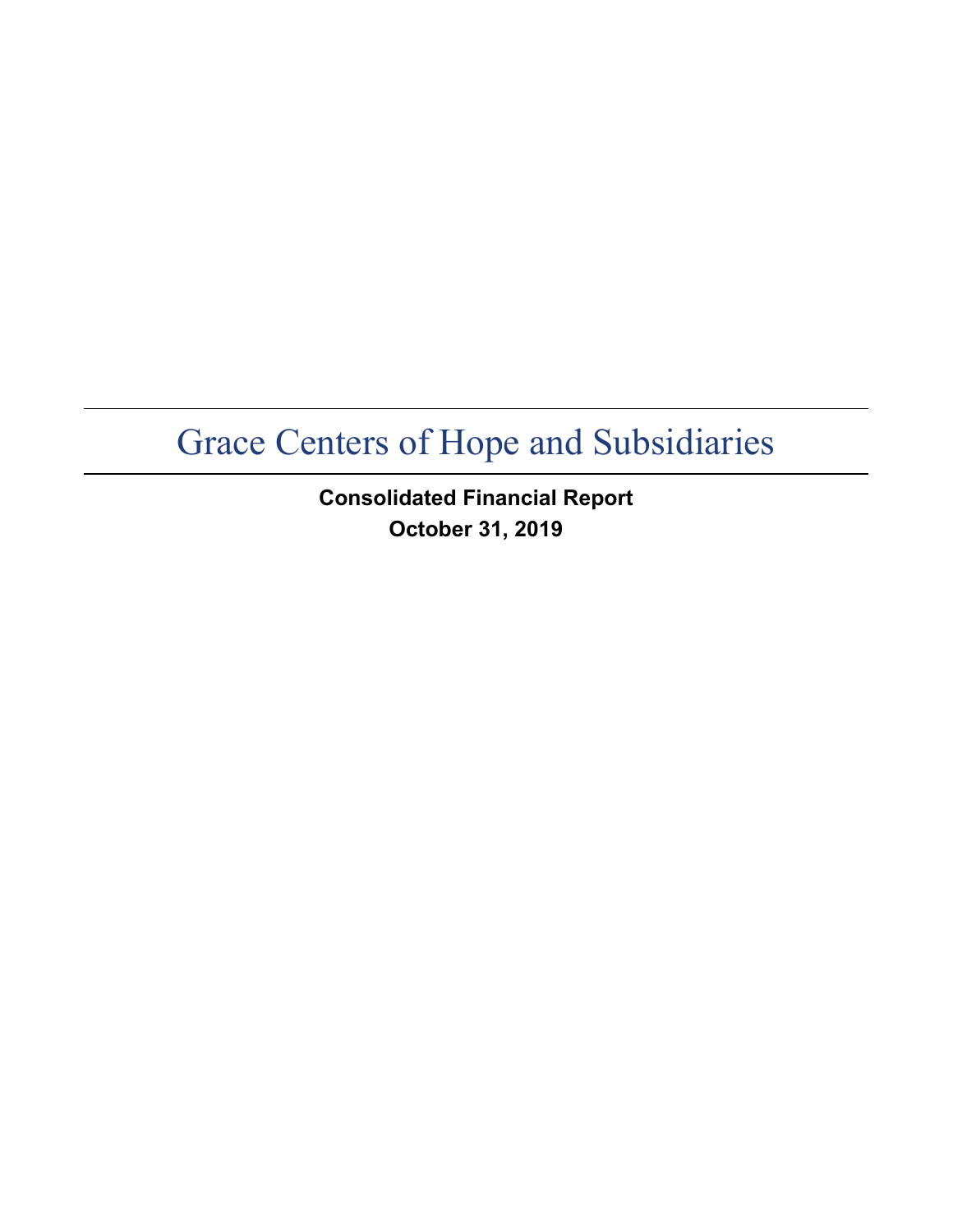# **Contents**

| <b>Independent Auditor's Report</b>               |       |  |  |  |  |
|---------------------------------------------------|-------|--|--|--|--|
| <b>Consolidated Financial Statements</b>          |       |  |  |  |  |
| <b>Balance Sheet</b>                              | 3     |  |  |  |  |
| Statement of Activities and Changes in Net Assets | 4     |  |  |  |  |
| <b>Statement of Functional Expenses</b>           | $5-6$ |  |  |  |  |
| <b>Statement of Cash Flows</b>                    | 7     |  |  |  |  |
| Notes to Consolidated Financial Statements        | 8-17  |  |  |  |  |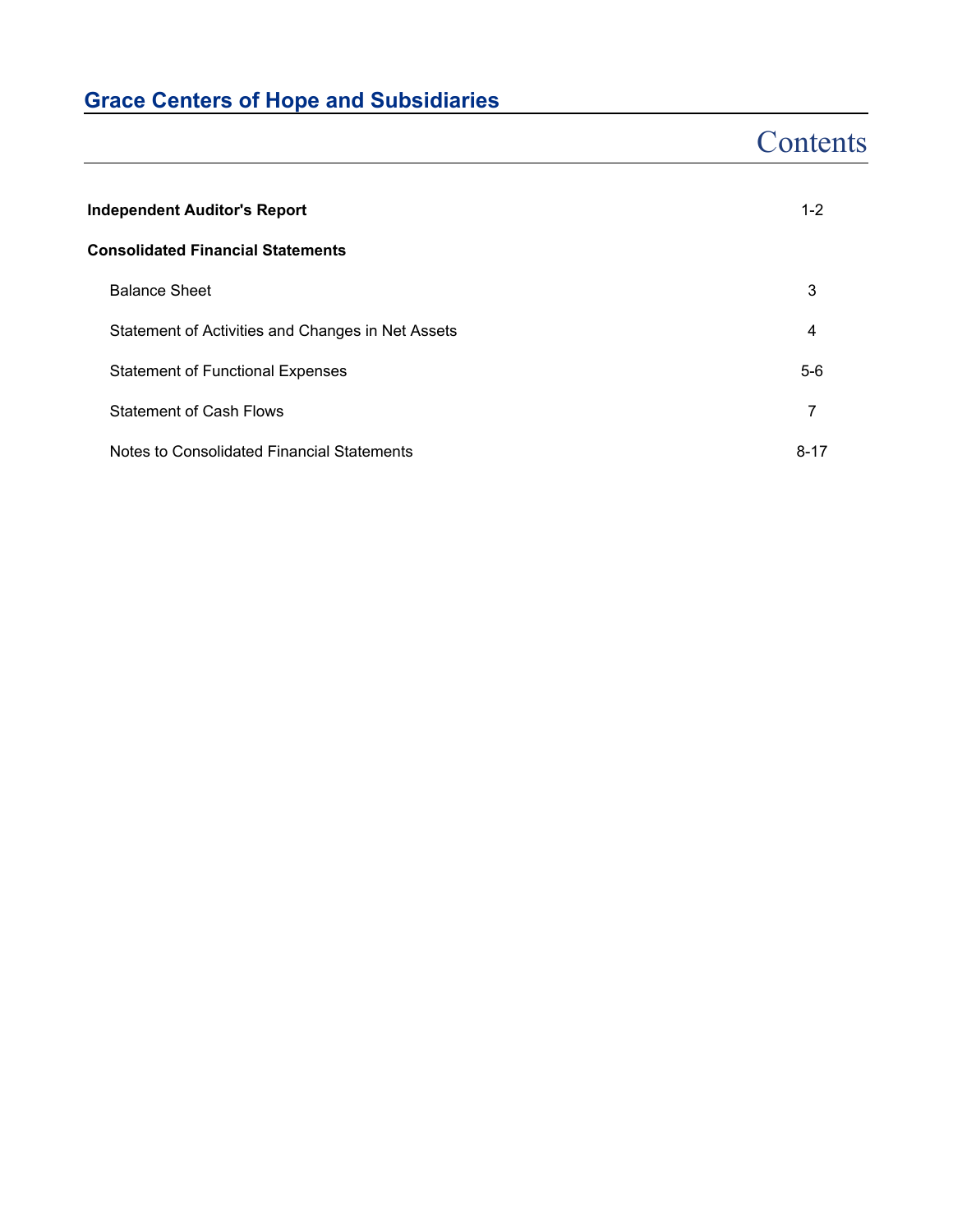

#### **Independent Auditor's Report**

To the Board of Directors Grace Centers of Hope and Subsidiaries

We have audited the accompanying consolidated financial statements of Grace Centers of Hope and Subsidiaries (the "Center"), which comprise the consolidated balance sheet as of October 31, 2019 and 2018 and the related consolidated statements of activities and changes in net assets, functional expenses, and cash flows for the years then ended, and the related notes to the consolidated financial statements.

#### *Management's Responsibility for the Consolidated Financial Statements*

Management is responsible for the preparation and fair presentation of these consolidated financial statements in accordance with accounting principles generally accepted in the United States of America; this includes the design, implementation, and maintenance of internal control relevant to the preparation and fair presentation of consolidated financial statements that are free from material misstatement, whether due to fraud or error.

#### *Auditor's Responsibility*

Our responsibility is to express an opinion on these consolidated financial statements based on our audits. We conducted our audits in accordance with auditing standards generally accepted in the United States of America. Those standards require that we plan and perform the audits to obtain reasonable assurance about whether the consolidated financial statements are free from material misstatement.

An audit involves performing procedures to obtain audit evidence about the amounts and disclosures in the consolidated financial statements. The procedures selected depend on the auditor's judgment, including the assessment of the risks of material misstatement of the consolidated financial statements, whether due to fraud or error. In making those risk assessments, the auditor considers internal control relevant to the entity's preparation and fair presentation of the consolidated financial statements in order to design audit procedures that are appropriate in the circumstances, but not for the purpose of expressing an opinion on the effectiveness of the entity's internal control. Accordingly, we express no such opinion. An audit also includes evaluating the appropriateness of accounting policies used and the reasonableness of significant accounting estimates made by management, as well as evaluating the overall presentation of the consolidated financial statements.

We believe that the audit evidence we have obtained is sufficient and appropriate to provide a basis for our audit opinion.

#### *Opinion*

In our opinion, the consolidated financial statements referred to above present fairly, in all material respects, the financial position of Grace Centers of Hope and Subsidiaries as of October 31, 2019 and 2018 and their changes in net assets, functional expenses, and cash flows for the years then ended in accordance with accounting principles generally accepted in the United States of America.

#### *Emphasis of Matters*

As described in Note 2 to the consolidated financial statements, the Center adopted the provisions of Accounting Standards Update (ASU) No. 2016-14, *Not-for-Profit Entities (Topic 958): Presentation of Financial Statements of Not-for-Profit Entities*. Our opinion is not modified with respect to this matter.

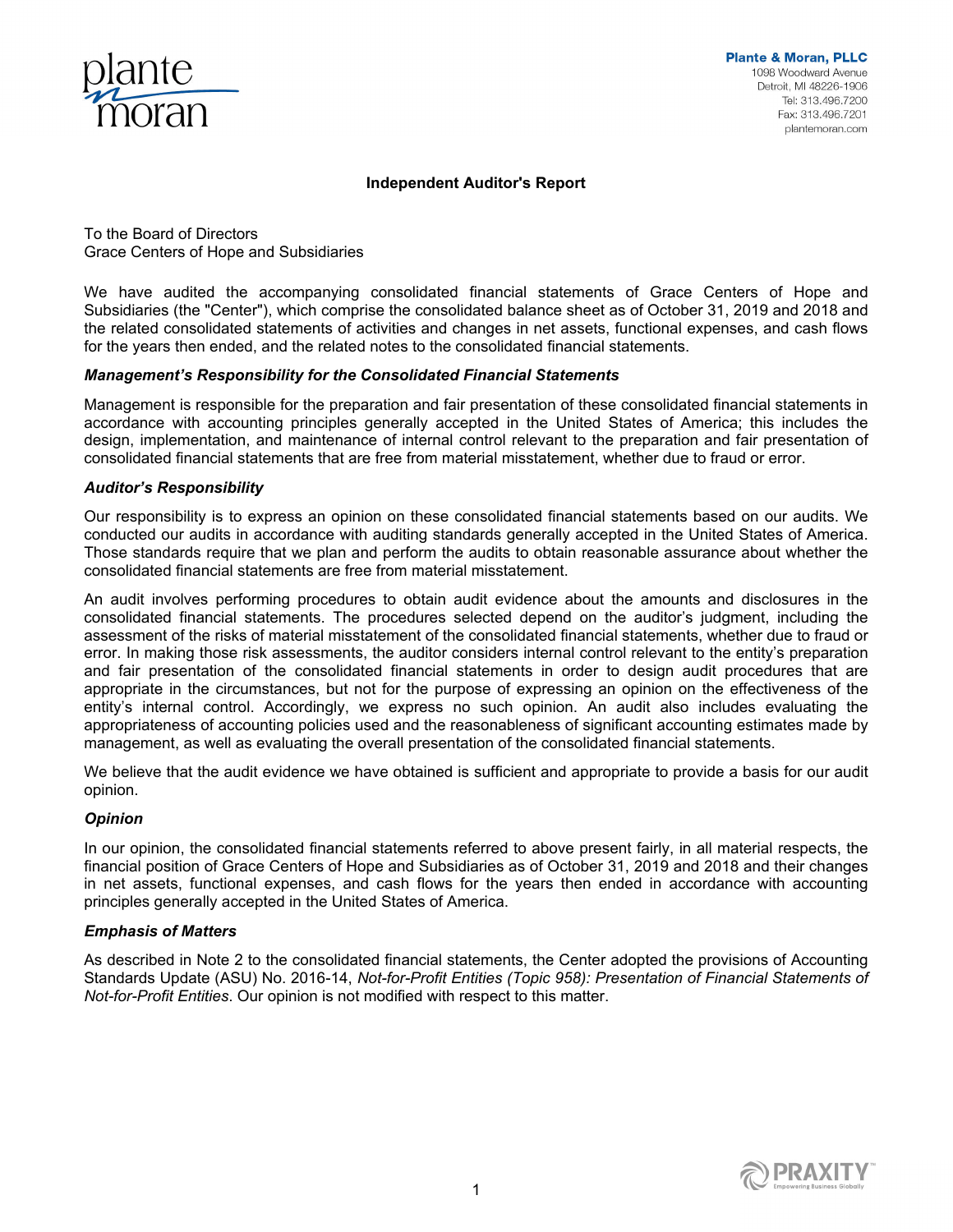To the Board of Directors Grace Centers of Hope and Subsidiaries

As described in Note 2 to the consolidated financial statements, on March 11, 2020 the World Health Organization declared the outbreak of a respiratory disease a pandemic. No impairments were recorded as of October 31, 2019; however due to significant uncertainty surrounding the situation, management's judgment regarding this could change in the future. Our opinion is not modified with respect to this matter.

Plante & Moran, PLLC

September 2, 2020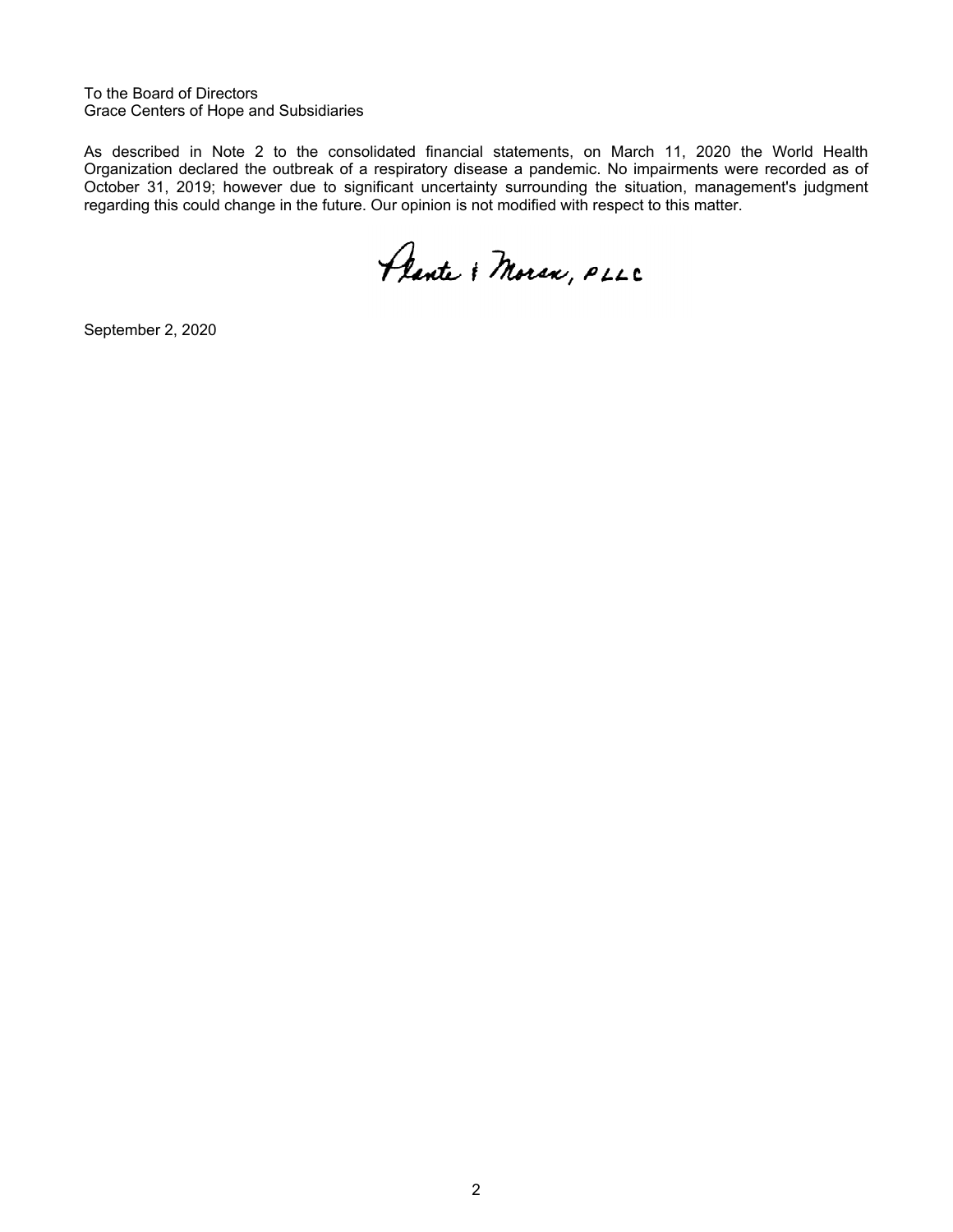# Consolidated Balance Sheet

|                                                                                                                                                            |                                                       | October 31, 2019 and 2018                        |
|------------------------------------------------------------------------------------------------------------------------------------------------------------|-------------------------------------------------------|--------------------------------------------------|
|                                                                                                                                                            | 2019                                                  | 2018                                             |
| <b>Assets</b>                                                                                                                                              |                                                       |                                                  |
| <b>Current Assets</b><br>\$<br>Cash<br>Investments (Note 3)<br>Contributions receivable (Note 5)<br>Inventory<br>Prepaid expenses and other current assets | 564,692 \$<br>192,148<br>16,352<br>230,936<br>140,272 | 649,891<br>179,566<br>3,858<br>245,520<br>43,860 |
| Total current assets                                                                                                                                       | 1,144,400                                             | 1,122,695                                        |
| <b>Other Assets</b>                                                                                                                                        | 313,860                                               | 263,860                                          |
| Property and Equipment - Net (Note 6)                                                                                                                      | 5,292,789                                             | 4,422,686                                        |
| \$<br><b>Total assets</b>                                                                                                                                  | 6,751,049 \$                                          | 5,809,241                                        |
| <b>Liabilities and Net Assets</b>                                                                                                                          |                                                       |                                                  |
| <b>Current Liabilities</b><br>Trade accounts payable<br>\$<br>Accrued liabilities and other<br>Current portion of long-term debt (Note 8)                  | 327,138 \$<br>348,868<br>38,153                       | 204,460<br>300,130<br>47,188                     |
| <b>Total current liabilities</b>                                                                                                                           | 714,159                                               | 551,778                                          |
| Long-term Debt - Net of current portion (Note 8)                                                                                                           | 115,279                                               | 137,953                                          |
| <b>Total liabilities</b>                                                                                                                                   | 829,438                                               | 689,731                                          |
| <b>Net Assets</b><br>Without donor restrictions:<br>Undesignated<br>Board designated (Note 2)                                                              | 4,023,510<br>433,968                                  | 4,566,718<br>420,991                             |
| Total without donor restrictions                                                                                                                           | 4,457,478                                             | 4,987,709                                        |
| With donor restrictions (Note 9)                                                                                                                           | 1,464,133                                             | 131,801                                          |
| Total net assets                                                                                                                                           | 5,921,611                                             | 5,119,510                                        |
| Total liabilities and net assets                                                                                                                           | 6,751,049 \$                                          | 5,809,241                                        |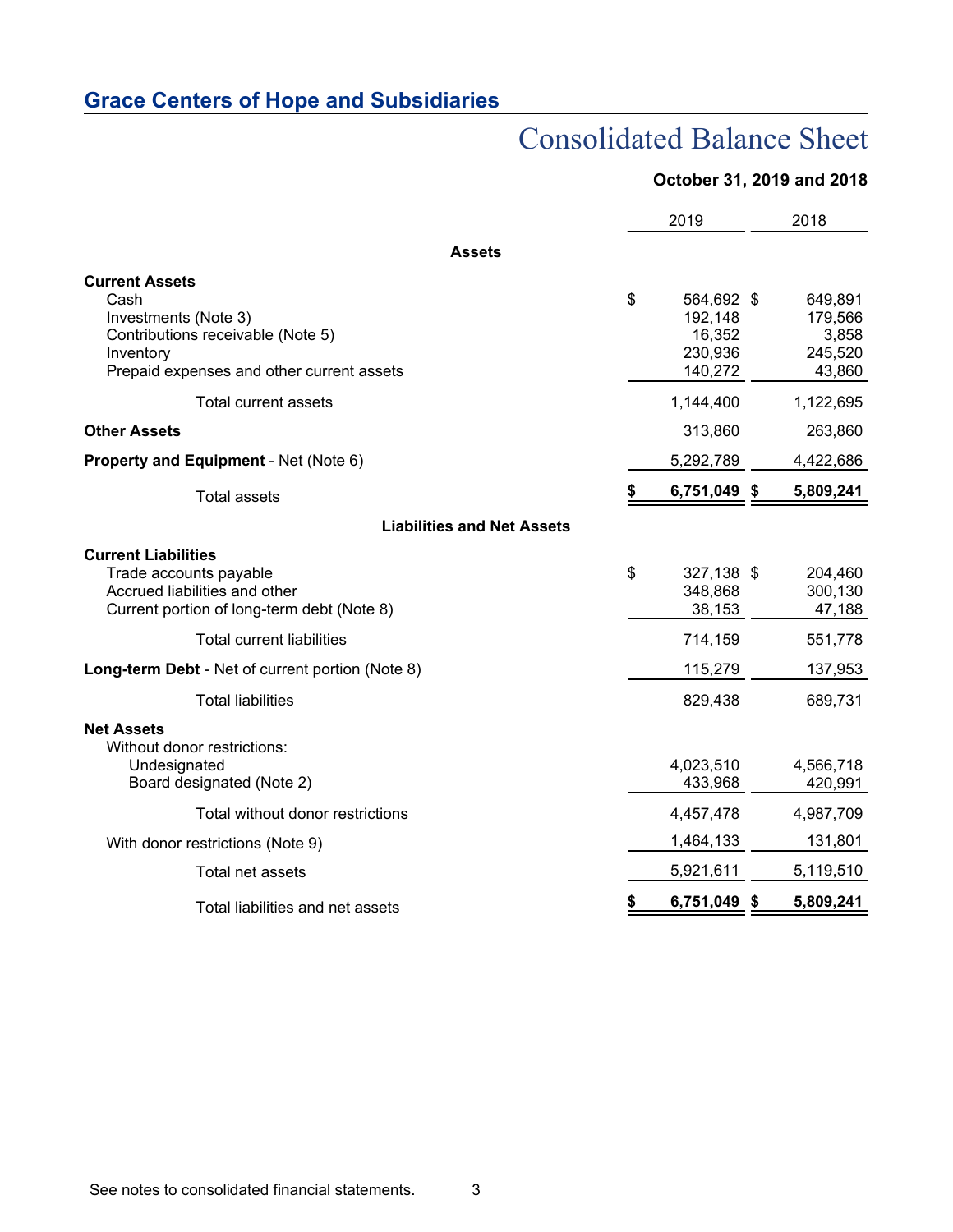# Consolidated Statement of Activities and Changes in Net Assets

## **Years Ended October 31, 2019 and 2018**

|                                                                                                                |                                      | 2019                           |                                   | 2018                                 |                         |                                   |  |  |  |
|----------------------------------------------------------------------------------------------------------------|--------------------------------------|--------------------------------|-----------------------------------|--------------------------------------|-------------------------|-----------------------------------|--|--|--|
|                                                                                                                | <b>Without Donor</b><br>Restrictions | <b>With Donor Restrictions</b> | Total                             | <b>Without Donor</b><br>Restrictions | With Donor Restrictions | Total                             |  |  |  |
| <b>Revenue and Support</b><br>Donations and contributions<br>Donations in kind                                 | \$<br>3.129.860 \$<br>230,492        | 1,463,933 \$                   | 4,593,793 \$<br>230,492           | 3,563,024 \$<br>460,221              | 42,744 \$               | 3,605,768<br>460,221              |  |  |  |
| Car donation income<br>Thrift store and salvage sales<br>Special event revenue:                                | 2,206,666                            |                                | 2,206,666                         | 29,040<br>2,244,808                  |                         | 29,040<br>2,244,808               |  |  |  |
| Gross revenue<br>Direct benefit expenses<br>Interest                                                           | 546,533<br>(250, 461)<br>2,209       |                                | 546,533<br>(250, 461)<br>2,209    | 341,889<br>(139, 915)<br>1,780       |                         | 341,889<br>(139, 915)<br>1,780    |  |  |  |
| Net realized and unrealized gain (loss) on investments<br>Gain (loss) on sale of fixed assets<br>Rental income | 10,586<br>44,524<br>283,172          |                                | 10,586<br>44,524<br>283,172       | (3,618)<br>(7,631)<br>268,220        |                         | (3,618)<br>(7,631)<br>268,220     |  |  |  |
| Other revenue<br>Total revenue and support                                                                     | 143,943<br>6,347,524                 | 1,463,933                      | 143,943<br>7,811,457              | 150,464<br>6,908,282                 | 42,744                  | 150,464<br>6,951,026              |  |  |  |
| <b>Net Assets Released from Restrictions</b>                                                                   | 131,601                              | (131, 601)                     |                                   | 867,405                              | (867, 405)              |                                   |  |  |  |
| Total revenue, support, and net assets<br>released from restrictions                                           | 6,479,125                            | 1,332,332                      | 7,811,457                         | 7,775,687                            | (824, 661)              | 6,951,026                         |  |  |  |
| <b>Expenses</b><br>Program services:<br>Homeless shelter<br>Thrift stores<br>Rental homes                      | 3,226,259<br>1,879,669<br>191,085    |                                | 3,226,259<br>1,879,669<br>191,085 | 3,396,609<br>2,013,607<br>205,912    |                         | 3,396,609<br>2,013,607<br>205,912 |  |  |  |
| Day care facility                                                                                              | 342,062                              |                                | 342,062                           | 333,926                              |                         | 333,926                           |  |  |  |
| Total program services                                                                                         | 5,639,075                            |                                | 5,639,075                         | 5,950,054                            |                         | 5,950,054                         |  |  |  |
| Support services:<br>Management and general<br>Fundraising                                                     | 463,989<br>906,292                   |                                | 463,989<br>906,292                | 509,811<br>827,322                   |                         | 509,811<br>827,322                |  |  |  |
| Total support services                                                                                         | 1,370,281                            |                                | 1,370,281                         | 1,337,133                            |                         | 1,337,133                         |  |  |  |
| Total expenses                                                                                                 | 7,009,356                            |                                | 7,009,356                         | 7,287,187                            |                         | 7,287,187                         |  |  |  |
| (Decrease) Increase in Net Assets                                                                              | (530, 231)                           | 1,332,332                      | 802,101                           | 488,500                              | (824, 661)              | (336, 161)                        |  |  |  |
| Net Assets - Beginning of year                                                                                 | 4,987,709                            | 131,801                        | 5,119,510                         | 4,499,209                            | 956,462                 | 5,455,671                         |  |  |  |
| Net Assets - End of year                                                                                       | 4,457,478 \$                         | 1,464,133 \$                   | 5,921,611 \$                      | 4,987,709 \$                         | 131,801 \$              | 5,119,510                         |  |  |  |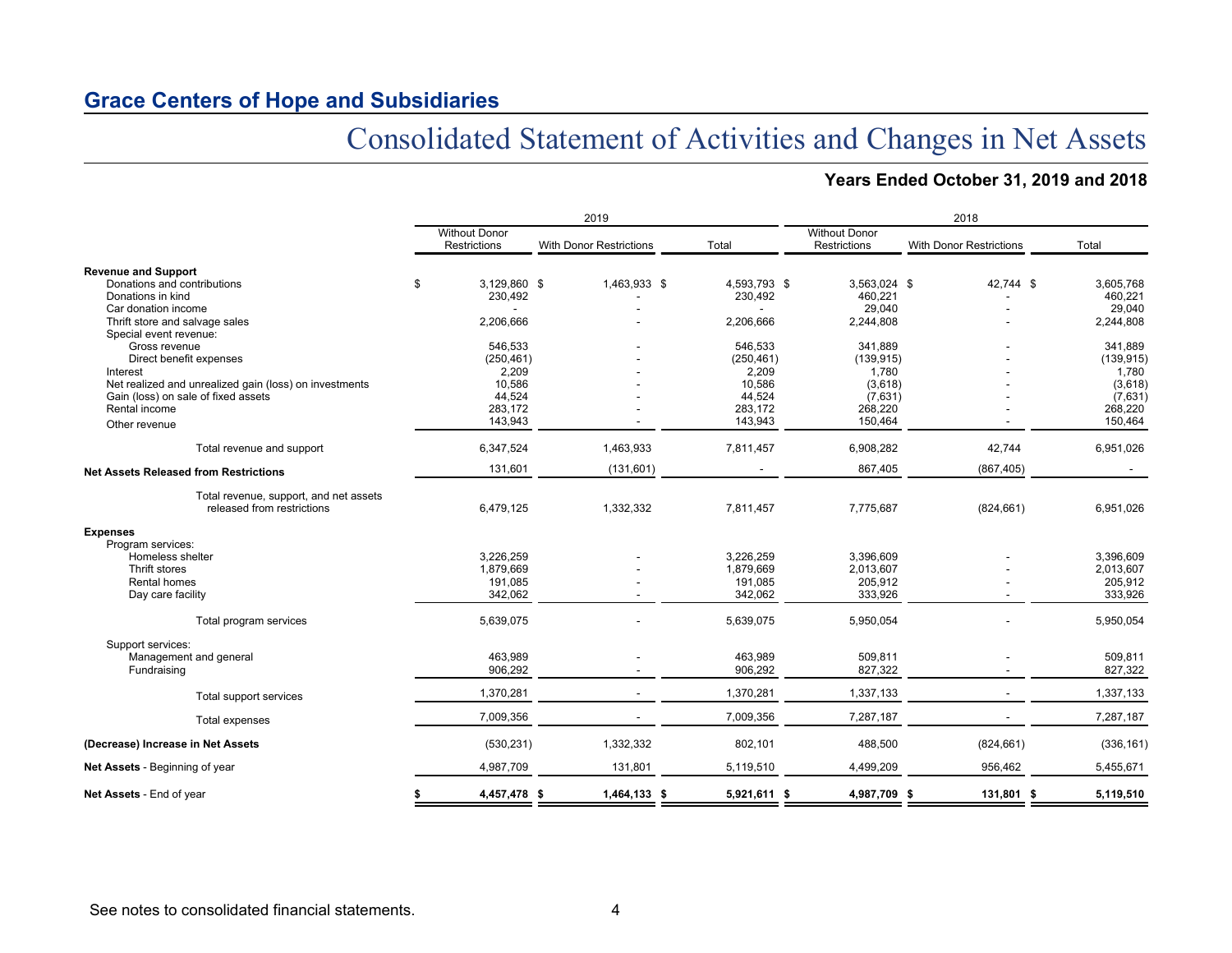# Consolidated Statement of Functional Expenses

## **Year Ended October 31, 2019**

|                                             | <b>Program Services</b>    |  |                          |      |                          |                      | <b>Support Services</b> |                           |  |             |  |                                                           |    |                   |           |
|---------------------------------------------|----------------------------|--|--------------------------|------|--------------------------|----------------------|-------------------------|---------------------------|--|-------------|--|-----------------------------------------------------------|----|-------------------|-----------|
|                                             | <b>Homeless</b><br>Shelter |  | <b>Thrift Stores</b>     |      | <b>Rental Homes</b>      | Day Care<br>Facility | Total                   | Management<br>and General |  | Fundraising |  | Special<br>Events - Direct<br>Benefit to<br><b>Donors</b> |    | Total             | Total     |
| Compensation, benefits, and                 |                            |  |                          |      |                          |                      |                         |                           |  |             |  |                                                           |    |                   |           |
| related taxes                               | ,952,652 \$                |  | 1,019,795 \$             |      | $\overline{\phantom{a}}$ | \$<br>264,575 \$     | 3,237,022 \$            | 312,456 \$                |  | 410,538 \$  |  | $\sim$                                                    | \$ | 722,994 \$        | 3,960,016 |
| Occupancy and vehicle fleet                 | 306,255                    |  | 710,905                  |      | 113,670                  | 45,124               | 1,175,954               | 14,956                    |  | 14,754      |  | $\overline{\phantom{0}}$                                  |    | 29,710            | 1,205,664 |
| Advertising and contribution<br>development |                            |  |                          |      |                          |                      |                         |                           |  | 422,663     |  | $\blacksquare$                                            |    | 422,663           | 422,663   |
| Support - Grace Gospel                      |                            |  |                          |      |                          |                      |                         |                           |  |             |  |                                                           |    |                   |           |
| Fellowship                                  | 137,500                    |  |                          |      |                          |                      | 137.500                 |                           |  |             |  |                                                           |    |                   | 137,500   |
| Office supplies and expenses                | 26,354                     |  | 56,049                   |      | 111                      | 10,016               | 92,530                  | 5,280                     |  | 18,588      |  | 3,322                                                     |    | 27,190            | 119,720   |
| Kitchen supplies and food                   | 239,200                    |  | $\overline{a}$           |      | $\blacksquare$           | 6,958                | 246,158                 |                           |  |             |  |                                                           |    |                   | 246,158   |
| Facility and production costs               |                            |  | $\overline{\phantom{0}}$ |      |                          |                      |                         |                           |  |             |  | 228,075                                                   |    | 228,075           | 228,075   |
| Depreciation                                | 349,248                    |  | 47,527                   |      | 47,644                   | 555                  | 444,974                 | 17,364                    |  | 17,131      |  |                                                           |    | 34,495            | 479,469   |
| Miscellaneous expenses                      | 124.258                    |  | 34,491                   |      | 10,206                   | 9,878                | 178.833                 | 11,152                    |  | 13,974      |  | 19,064                                                    |    | 44,190            | 223,023   |
| Interest                                    | 2,452                      |  | 3,805                    |      | 4,148                    |                      | 10,405                  | 41,233                    |  | 92          |  |                                                           |    | 41,325            | 51,730    |
| Other expenses                              | 88,340                     |  | 7,097                    |      | 15,306                   | 4,956                | 115,699                 | 61,548                    |  | 8,552       |  |                                                           |    | 70,100            | 185,799   |
| Total functional                            |                            |  |                          |      |                          |                      |                         |                           |  |             |  |                                                           |    |                   |           |
| expenses                                    | $3,226,259$ \$             |  | 1,879,669                | - 35 | 191,085 \$               | 342,062              | 5,639,075 \$            | 463,989                   |  | 906,292 \$  |  | 250,461 \$                                                |    | 1,620,742<br>- 56 | 7,259,817 |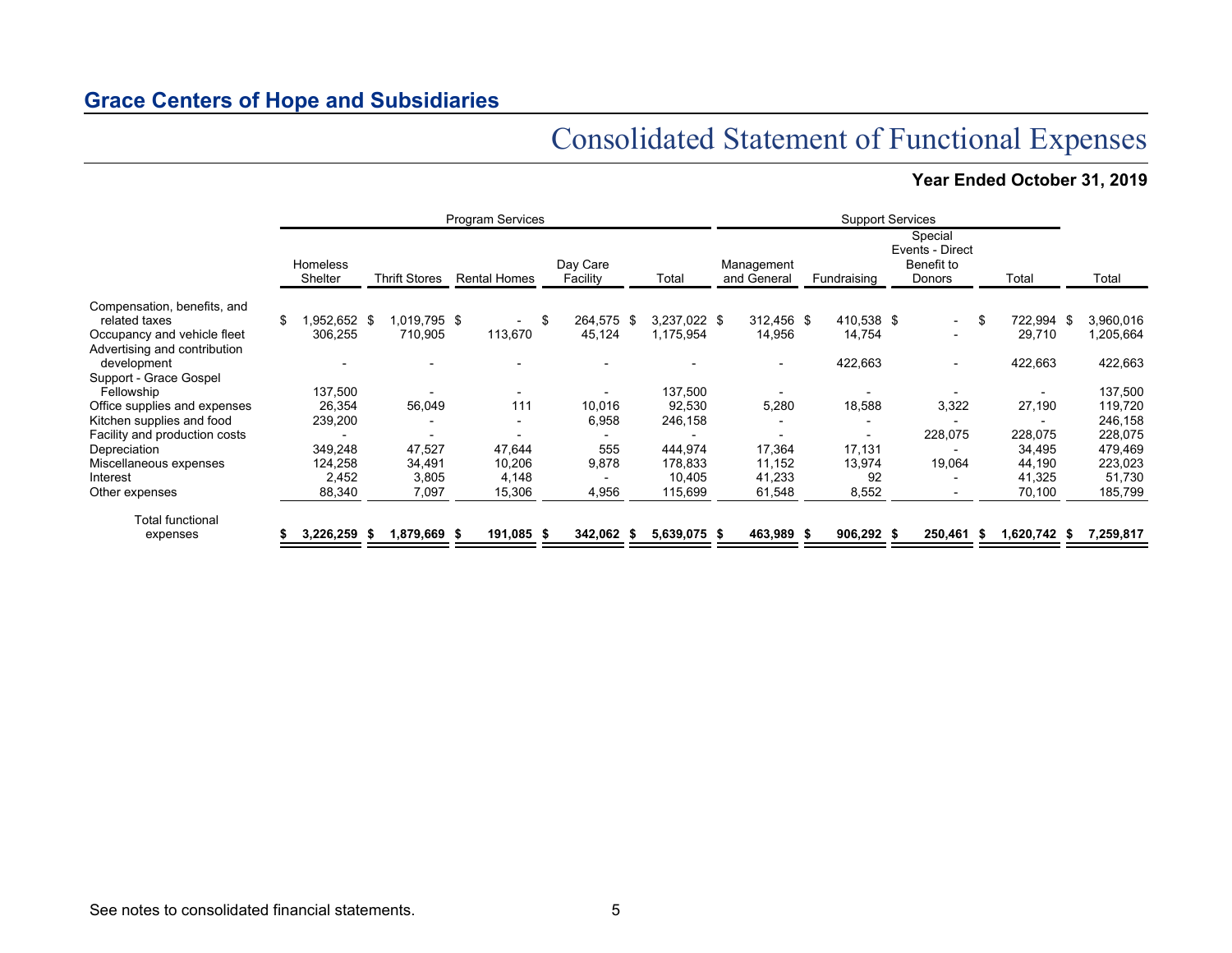# Consolidated Statement of Functional Expenses

## **Year Ended October 31, 2018**

|                                      |                            |                      | <b>Program Services</b> |                      |                | <b>Support Services</b> |                           |  |             |  |                                                    |                  |     |           |
|--------------------------------------|----------------------------|----------------------|-------------------------|----------------------|----------------|-------------------------|---------------------------|--|-------------|--|----------------------------------------------------|------------------|-----|-----------|
|                                      | <b>Homeless</b><br>Shelter | <b>Thrift Stores</b> | <b>Rental Homes</b>     | Day Care<br>Facility | Total          |                         | Management<br>and General |  | Fundraising |  | Special<br>Events - Direct<br>Benefit to<br>Donors | Total            |     | Total     |
| Compensation, benefits, and          |                            |                      |                         |                      |                |                         |                           |  |             |  |                                                    |                  |     |           |
| related taxes                        | ,960,520 \$                | 1,078,490 \$         |                         | \$<br>256,200 \$     | $3,295,210$ \$ |                         | 368,394 \$                |  | 385,919 \$  |  | $\sim$                                             | \$<br>754,313 \$ |     | 4,049,523 |
| Occupancy and vehicle fleet          | 360,547                    | 768,409              | 121,841                 | 29.444               | 1,280,241      |                         | 13,482                    |  | 13,481      |  |                                                    | 26,963           |     | 1,307,204 |
| Advertising and contribution         |                            |                      |                         |                      |                |                         |                           |  |             |  |                                                    |                  |     |           |
| development                          |                            |                      |                         |                      |                |                         |                           |  | 379,954     |  | $\overline{\phantom{a}}$                           | 379,954          |     | 379,954   |
| Support - Grace Gospel<br>Fellowship | 195,000                    |                      |                         |                      | 195,000        |                         |                           |  |             |  |                                                    |                  |     | 195,000   |
| Office supplies and expenses         | 23,414                     | 67,775               | 308                     | 13,430               | 104,927        |                         | 5,118                     |  | 13,733      |  | 4,094                                              | 22,945           |     | 127,872   |
| Kitchen supplies and food            | 262,299                    |                      | $\blacksquare$          | 5,616                | 267,915        |                         |                           |  |             |  |                                                    |                  |     | 267,915   |
| Facility and production costs        |                            |                      |                         |                      |                |                         |                           |  |             |  | 119,590                                            | 119,590          |     | 119,590   |
| Depreciation                         | 370,378                    | 56,567               | 47,298                  | 25,940               | 500,183        |                         | 13,849                    |  | 13,849      |  |                                                    | 27,698           |     | 527,881   |
| Miscellaneous expenses               | 154,049                    | 30,738               | 12,236                  | 3,296                | 200,319        |                         | 6,965                     |  | 17,748      |  | 16,231                                             | 40,944           |     | 241,263   |
| Interest                             | 2,353                      | 4,632                | 4,793                   |                      | 11,778         |                         | 44,128                    |  | 89          |  |                                                    | 44,217           |     | 55,995    |
| Other expenses                       | 68,049                     | 6,996                | 19,436                  |                      | 94,481         |                         | 57,875                    |  | 2,549       |  |                                                    | 60,424           |     | 154,905   |
|                                      |                            |                      |                         |                      |                |                         |                           |  |             |  |                                                    |                  |     |           |
| Total functional<br>expenses         | 3,396,609 \$               | 2,013,607 \$         | 205,912 \$              | 333,926<br>- 55      | 5,950,054 \$   |                         | 509,811 \$                |  | 827,322 \$  |  | $139.915$ \$                                       | 1,477,048        | -55 | 7,427,102 |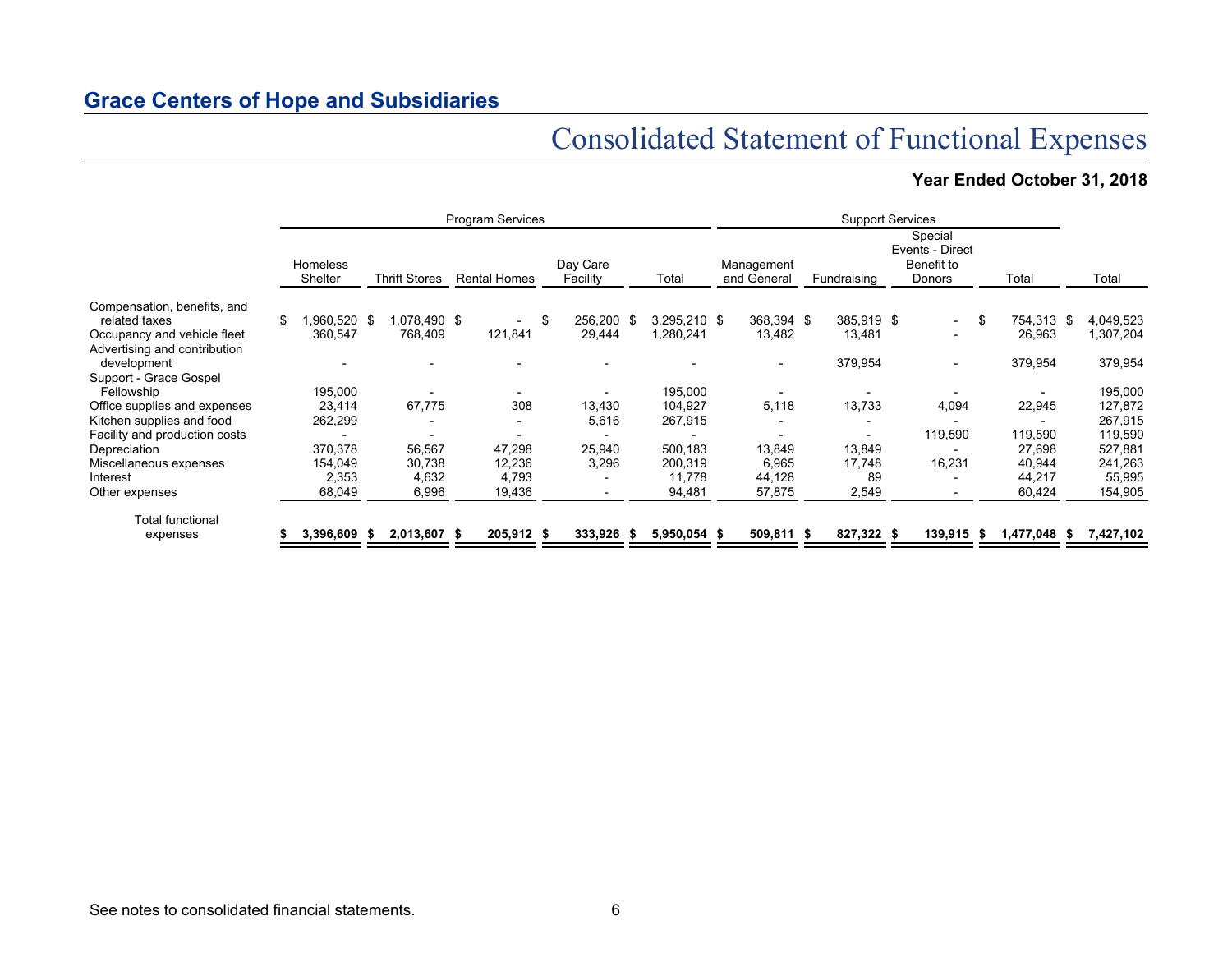# Consolidated Statement of Cash Flows

## **Years Ended October 31, 2019 and 2018**

|                                                                                                                                                                                                                                                                                                                                                                                                               | 2019                                                                                                | 2018                                                                                     |
|---------------------------------------------------------------------------------------------------------------------------------------------------------------------------------------------------------------------------------------------------------------------------------------------------------------------------------------------------------------------------------------------------------------|-----------------------------------------------------------------------------------------------------|------------------------------------------------------------------------------------------|
| <b>Cash Flows from Operating Activities</b><br>Increase (decrease) in net assets<br>Adjustments to reconcile increase (decrease) in net assets to net cash                                                                                                                                                                                                                                                    | \$<br>802,101 \$                                                                                    | (336, 161)                                                                               |
| from operating activities:<br>Depreciation<br>(Gain) loss on disposal of asset<br>Net realized and unrealized (gain) loss from investments<br>Donated capital assets<br>Construction in process payable<br>Changes in operating assets and liabilities that (used) provided cash:<br>Contributions receivable<br>Inventory<br>Prepaid expenses and other<br>Accounts payable<br>Accrued liabilities and other | 479,469<br>(44, 524)<br>(10, 586)<br>80,032<br>(12, 494)<br>14,584<br>(96, 412)<br>42,646<br>48,738 | 527,881<br>7,631<br>3,618<br>(229, 591)<br>9,475<br>78,666<br>22,984<br>25,928<br>27,384 |
| Net cash provided by operating activities                                                                                                                                                                                                                                                                                                                                                                     | 1,303,554                                                                                           | 137,815                                                                                  |
| <b>Cash Flows from Investing Activities</b><br>Purchase of property and equipment<br>Proceeds from disposition of property and equipment<br>Purchases of investments<br>Purchase of annuity contract<br>Net cash used in investing activities                                                                                                                                                                 | (1,534,808)<br>250,500<br>(1,996)<br>(50,000)<br>(1,336,304)                                        | (336, 482)<br>(50,000)<br>(386, 482)                                                     |
| Cash Flows Used in Financing Activities - Repayment of debt                                                                                                                                                                                                                                                                                                                                                   | (52, 449)                                                                                           | (49, 294)                                                                                |
| <b>Net Decrease in Cash</b>                                                                                                                                                                                                                                                                                                                                                                                   | (85, 199)                                                                                           | (297, 961)                                                                               |
| <b>Cash</b> - Beginning of year                                                                                                                                                                                                                                                                                                                                                                               | 649,891                                                                                             | 947,852                                                                                  |
| Cash - End of year                                                                                                                                                                                                                                                                                                                                                                                            | \$<br>564,692 \$                                                                                    | 649,891                                                                                  |
| <b>Supplemental Cash Flow Information</b><br>Cash paid for interest<br>Purchase of capital assets through installment notes                                                                                                                                                                                                                                                                                   | \$<br>10,090 \$<br>20,740                                                                           | 11,955                                                                                   |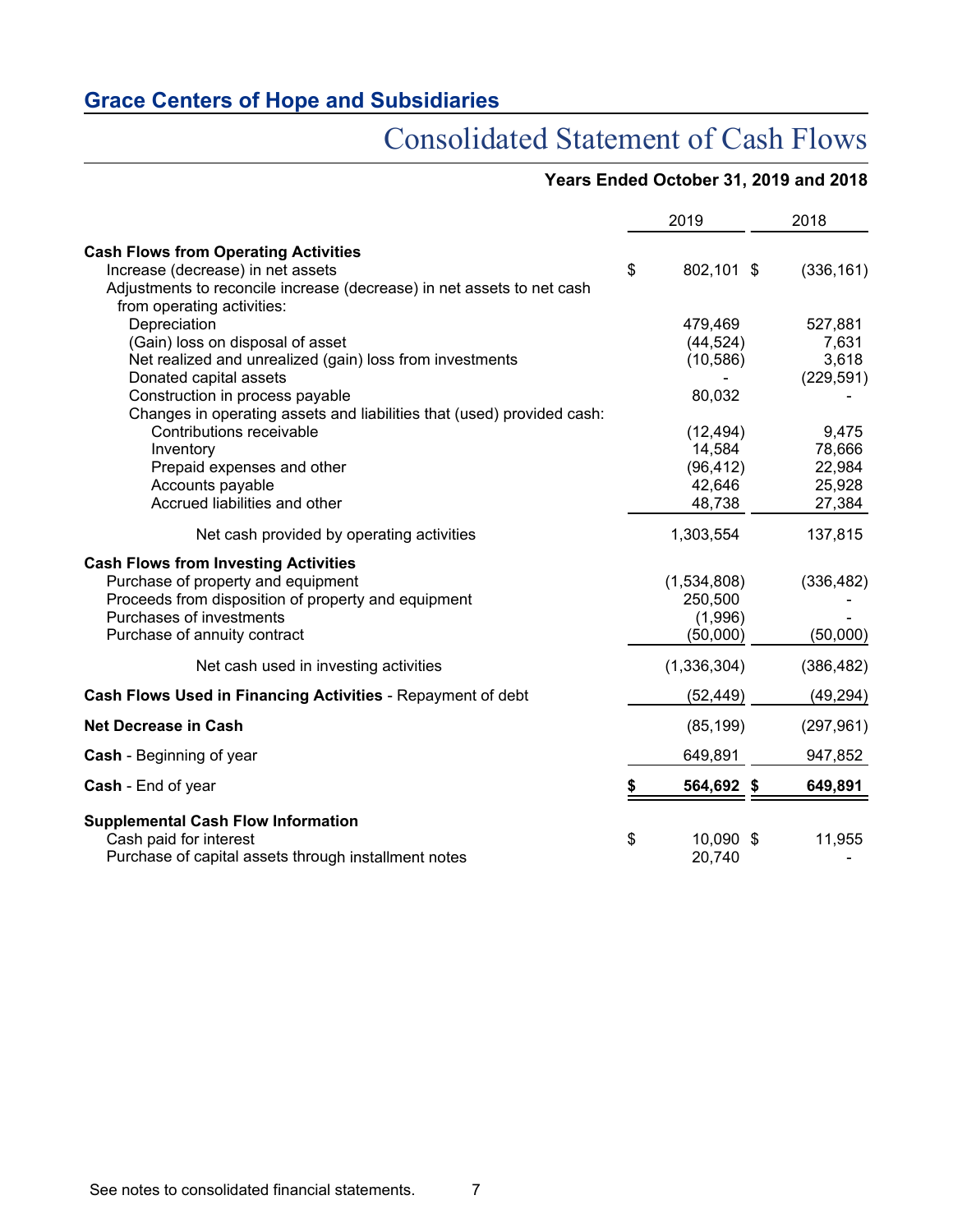# Notes to Consolidated Financial Statements

#### **October 31, 2019 and 2018**

### **Note 1 - Nature of Business**

Grace Centers of Hope and Subsidiaries (GCH or the "Center") is a not-for-profit organization that receives its revenue principally from contributions, grants, and thrift store sales. The Center has been in operation since 1942 and is Oakland County, Michigan's oldest and largest homeless shelter.

The Center's ultimate goal is total rehabilitation by meeting all of the needs of the homeless, including food, clothing, shelter, educational courses, day care, job training and assistance in preparing resumes, substance abuse programs, medical care, and housing placement.

The Center is a subsidiary of a related entity, Grace Gospel Fellowship Church (the "Church") (see Note 11). The Center includes the following single-member LLCs:

- **Rescued Treasures of Sterling Heights, LLC (Rescued Treasures Sterling Heights)** This entity operates a thrift store that sells donated clothing and other items to both subsidize center operations and provide employment to center residents.
- **Rescued Treasures of Waterford, LLC (Rescued Treasures Waterford)** This entity operates a thrift store that sells donated clothing and other items to both subsidize center operations and provide employment to center residents.
- **Rescued Treasures Warren Dequindre, LLC (Rescued Treasures Dequindre)** This entity operates a thrift store that sells donated clothing and other items to both subsidize center operations and provide employment to center residents.
- **Rescued Treasures of Oak Park, LLC (Rescued Treasures Oak Park)** This entity operates a thrift store that sells donated clothing and other items to both subsidize center operations and provide employment to center residents.
- **Rescued Homes, LLC (Rescued Homes)** This entity provides short-term rental housing to graduates of center programs.
- **Hands of Hope Childcare Center, LLC (Hands of Hope)** This entity operates a childcare center for residents of the Center.

### **Note 2 - Significant Accounting Policies**

#### *Consolidation*

The consolidated financial statements include the accounts of Grace Centers of Hope and its wholly owned subsidiaries: Rescued Treasures - Sterling Heights, Rescued Treasures - Waterford, Rescued Treasures - Dequindre, Rescued Treasures - Oak Park, Rescued Homes, and Hands of Hope. All significant intercompany transactions have been eliminated in consolidation. Effective November 1, 2020, the GCH board of directors has authorized the transfer of Rescued Homes, LLC to Grace Gospel Fellowship Church. This change better aligns with the overall mission of the Center's Aftercare Program.

#### *Concentration of Credit Risk Arising from Deposit Accounts*

The Center maintains cash balances at several banks. Accounts at each institution are insured by the Federal Deposit Insurance Corporation up to \$250,000. The Center evaluates financial institutions with which it deposits funds; however, it is not practical to insure all cash deposits.

#### *Investments*

Investment securities are carried at fair value, as described in Note 3.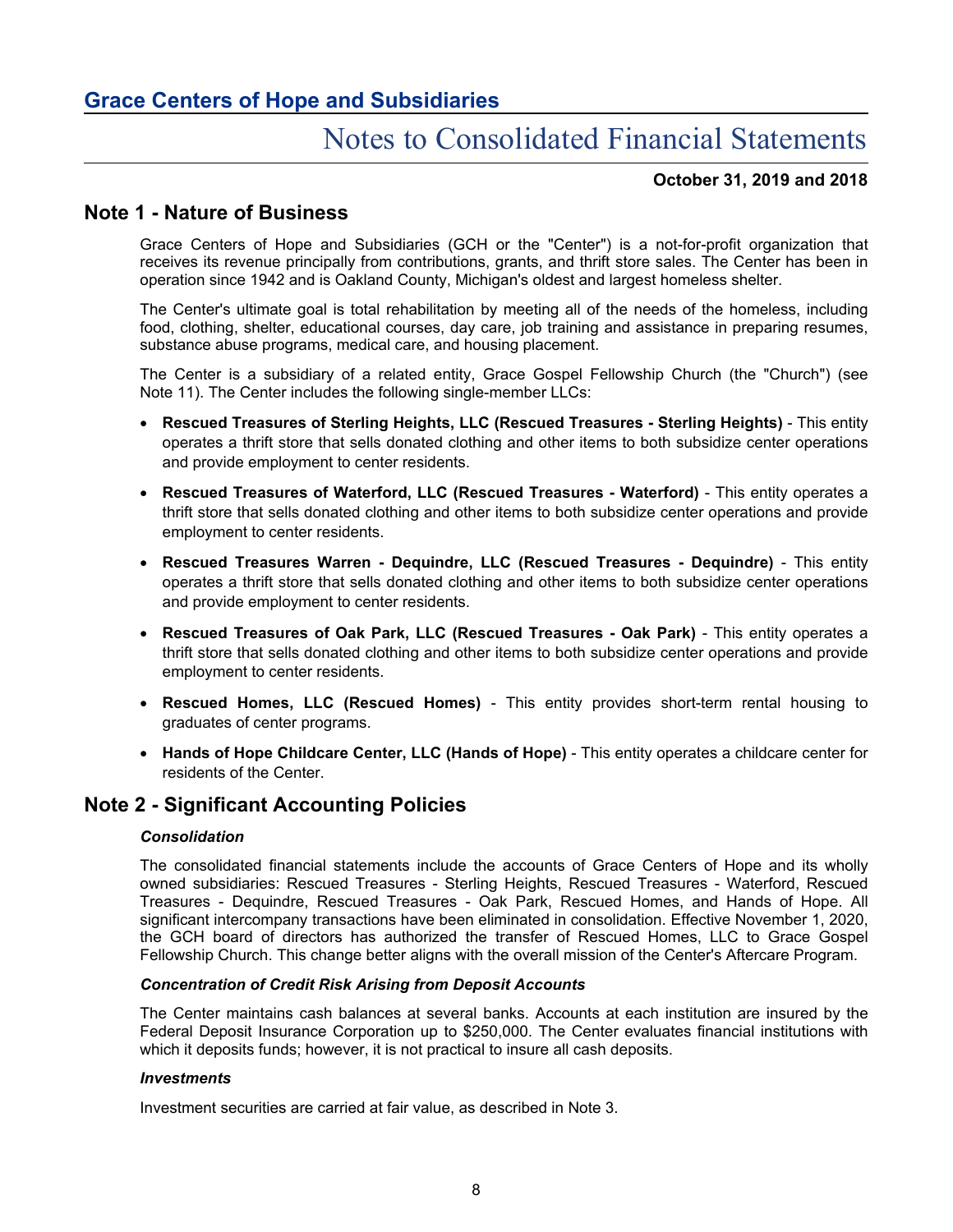## Notes to Consolidated Financial Statements

#### **October 31, 2019 and 2018**

## **Note 2 - Significant Accounting Policies (Continued)**

#### *Property and Equipment*

Property and equipment are recorded at cost when purchased or at fair value at the date of donation and are being depreciated on a straight-line basis over their estimated useful lives. Costs of maintenance and repairs are charged to expense when incurred.

The Center reports gifts of property, plant, and equipment as unrestricted support unless explicit donor stipulations specify how the donated assets must be used. Gifts of property, plant, and equipment with explicit restrictions that specify how the assets are to be used and gifts of cash or other assets that must be used to acquire property, plant, and equipment are reported as restricted support. Absent explicit donor stipulations about how long the property, plant, and equipment must be maintained, the Center reports such gifts as unrestricted support.

#### *Donated Food and Services*

The value of donated food and services has been estimated by the Center and recorded as in-kind revenue and expenses. Donated professional services offered at the Center's sites that are coordinated with the activities of other third-party health and welfare organizations are not reflected in the consolidated financial statements.

#### *Other Assets*

Other long-term assets on the consolidated balance sheet consist of a rare coin valued at \$13,860 at October 31, 2019 and 2018 and an annuity contract for \$300,000 and \$250,000 at October 31, 2019 and 2018, respectively.

The rare coin was donated to the Center and is recorded at fair value at the date of donation.

The annuity contract relates to a contract for which the Center is the sole beneficiary. The contract is carried at cost. During 2019 and 2018, the Center contributed an additional \$50,000 to the annuity contract. The Center will receive annuity payments over the life of its current CEO. The annuity payments will be determined based on the date that payments begin. The earliest date that annuity payments may begin is March 7, 2020.

#### *Contributions*

Contributions of cash and other assets, including unconditional promises to give in the future, are reported as revenue when received, measured at fair value. Donor promises to give in the future are recorded at the present value of estimated future cash flows.

Contributions without donor-imposed restrictions and contributions with donor-imposed time or purpose restrictions that are met in the same period as the gift are both reported as support without donor restrictions. Other restricted gifts are reported as support with donor restrictions.

#### *Inventory*

Inventory, which consists of contributed clothing and other items, is stated at the lower of cost or net realizable value by use of the first-in, first-out (FIFO) method of valuation. There is a significant amount of work involved in bringing contributed goods to salable value; therefore, the Center records inventory only for contributed goods brought to the point of sale. Contributed goods that have not reached their point of sale have not been included in inventory.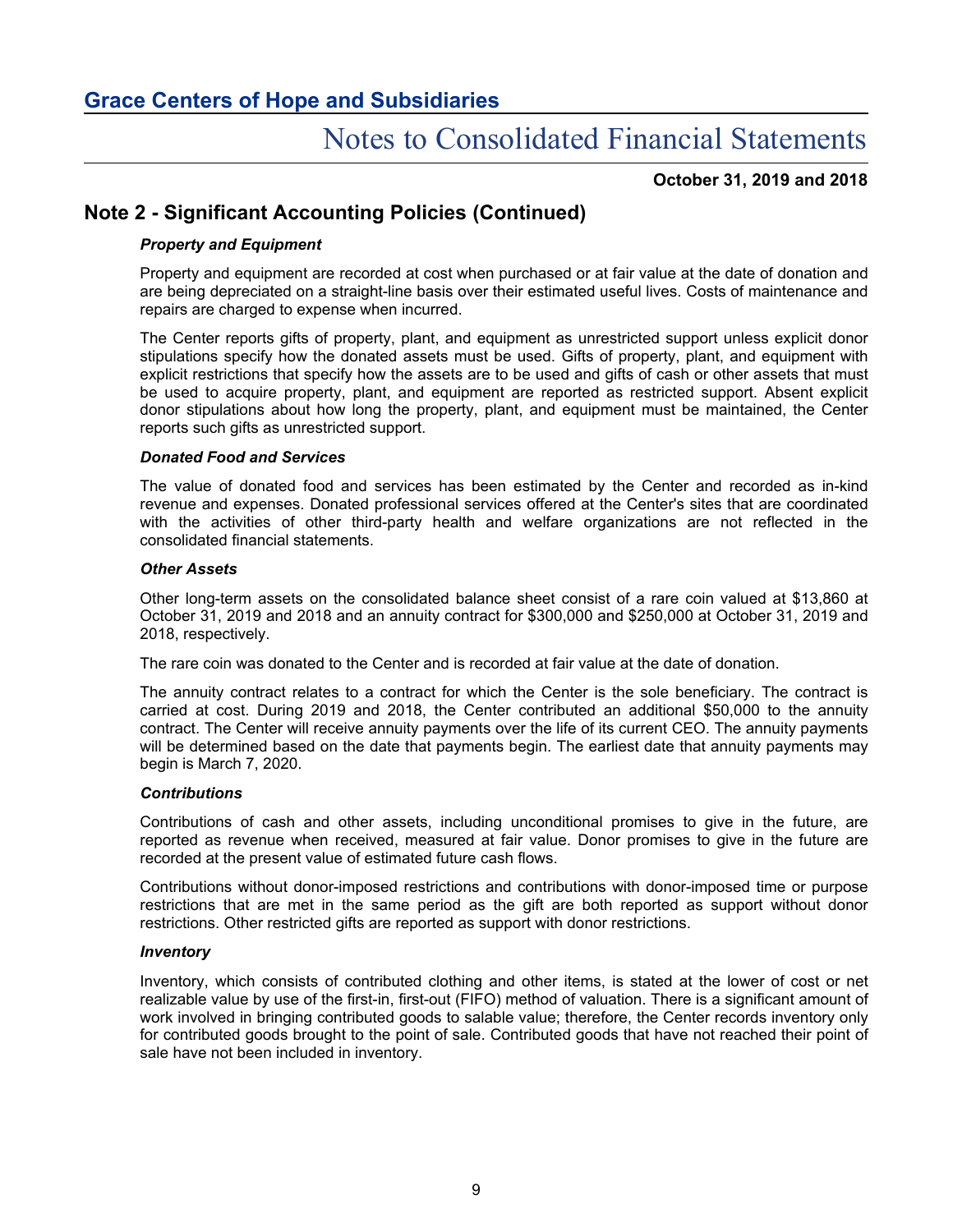# Notes to Consolidated Financial Statements

**October 31, 2019 and 2018**

## **Note 2 - Significant Accounting Policies (Continued)**

#### *Contributions Receivable*

Contributions receivable on the consolidated balance sheet consist of contributions designated by donors for center programs, undesignated contributions, and a bequest receivable. A provision for uncollectible accounts has been made for specific amounts deemed uncollectible by management. The allowance for uncollectible contributions receivable at October 31, 2019 and 2018 was \$0 and \$4,000, respectively. All amounts deemed uncollectible are charged against the allowance for doubtful accounts in the period that determination is made.

#### *Classification of Net Assets*

Net assets of the Center are classified based on the presence or absence of donor-imposed restrictions.

Net assets without donor restrictions: Net assets that are not subject to donor-imposed restrictions or for which the donor-imposed restrictions have expired or been fulfilled. Net assets in this category may be expended for any purpose in performing the primary objectives of the Center.

Board-designated net assets are net assets without donor restrictions designated by the board for reserves. This designation is based on board actions, which can be altered or revoked at a future time by the board. At October 31, 2019 and 2018, the board-designated net assets include a \$100,000 emergency fund. At October 31, 2019 and 2018, the board-designated net assets include an endowment fund of \$333,968 and \$320,991, respectively (see Note 10).

Net assets with donor restrictions: Net assets subject to stipulations imposed by donors and grantors. Some donor restrictions are temporary in nature; those restrictions will be met by actions of the Center or by the passage of time. Other donor restrictions are perpetual in nature, whereby the donor has stipulated the funds be maintained in perpetuity.

Earnings, gains, and losses on donor-restricted net assets are classified as net assets without donor restrictions unless specifically restricted by the donor or by applicable state law.

#### *Thrift Store and Salvage Sales*

Revenue recorded for thrift store and salvage sales is recorded based on the sale price of goods and services sold.

#### *Rental Income*

The Center leases rehabilitated homes within the surrounding community to current and former participants of its program. The Center charges fair market value for the rental of these homes and leases these homes on month-to-month contracts recognized on a straight-line basis.

#### *Functional Allocation of Expenses*

Costs of providing the program and support services have been reported on a functional basis in the consolidated statement of activities and changes in net assets. Costs have been allocated between the various programs and support services on a direct basis, except for building-related expenses, which have been allocated by square footage, and compensation-related expenses, which have been allocated based on time and effort spent by the staff within the department. Although the methods of allocation used are considered appropriate, other methods could be used that would produce different amounts.

#### *Use of Estimates*

The preparation of financial statements in conformity with generally accepted accounting principles requires management to make estimates and assumptions that affect the reported amounts of assets and liabilities and disclosure of contingent assets and liabilities at the date of the financial statements and the reported amounts of revenue and expenses during the reporting period. Actual results could differ from those estimates.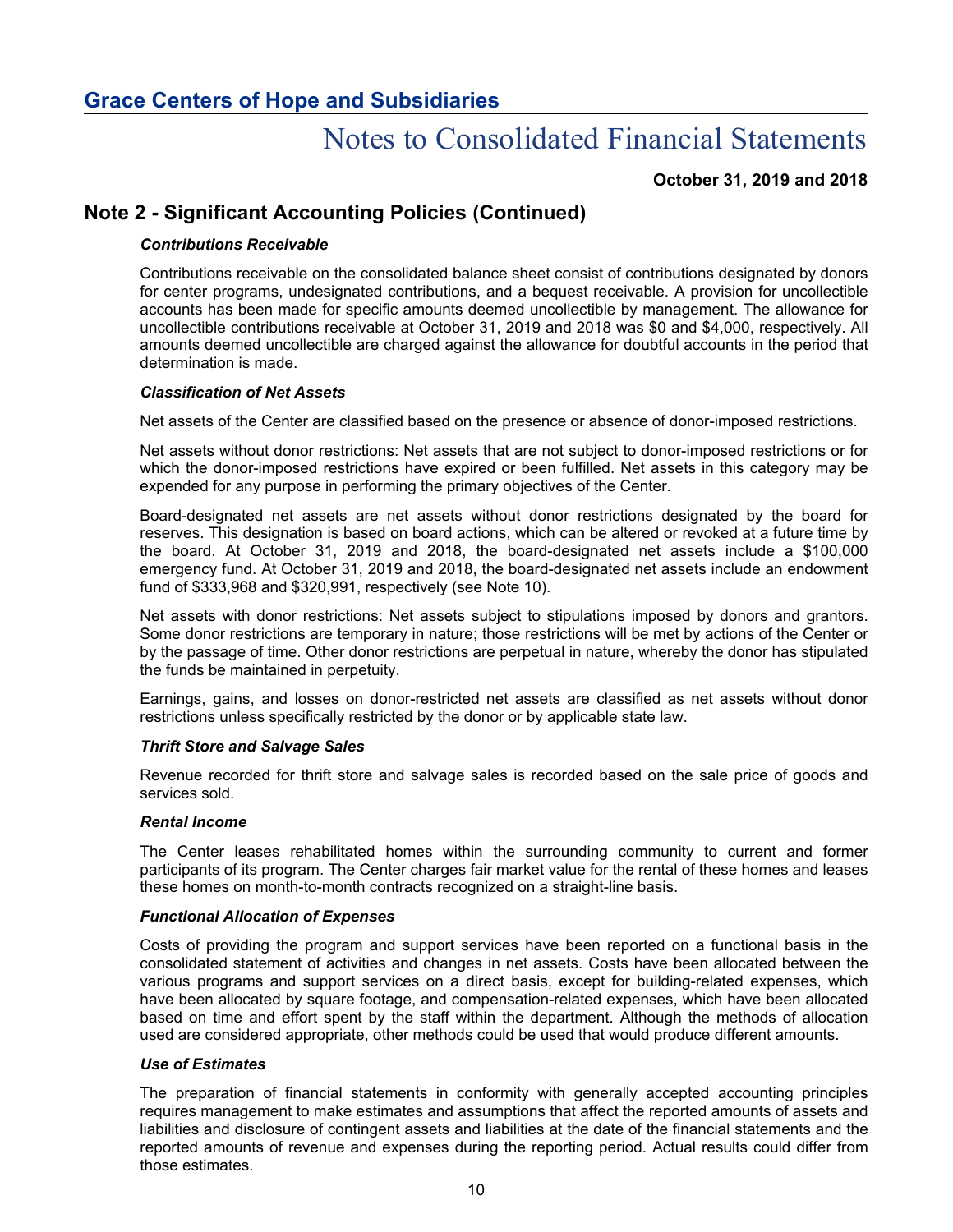**October 31, 2019 and 2018**

## **Note 2 - Significant Accounting Policies (Continued)**

#### *Income Taxes*

The Center is a not-for-profit corporation and is exempt from tax under the provisions of Internal Revenue Code Section 501(c)(3).

#### *Adoption of New Accounting Pronouncement*

For the year ended October 31, 2019 and applied retrospectively, the Center adopted ASU No. 2016-14, *Not-for-Profit Entities (Topic 958): Presentation of Financial Statements of Not-for-Profit-Entities.* This standard requires net assets to be classified in two categories, net assets without donor restrictions and net assets with donor restrictions, rather than the three previous classifications. This standard also requires changes in the way certain information is aggregated and reported by the Center, including disclosures of quantitative and qualitative information about the liquidity and availability of resources and the presentation of expenses by both functional and natural classification. The standard also clarifies the definition of management and general and prohibits certain expenses from being allocated out of management and general. As a result of the adoption of this standard, the financial information for the year ended October 31, 2018 has been restated as follows: fundraising expenses have increased by \$68,243 and program expenses have decreased by \$68,243 from the amounts previously reported. These differences relate to advertising and contribution development expenses.

#### *Upcoming Accounting Pronouncements*

In May 2014, the Financial Accounting Standards Board (FASB) issued Accounting Standards Update (ASU) No. 2014-09, *Revenue from Contracts with Customers (Topic 606)*, which will supersede the current revenue recognition requirements in Topic 605, *Revenue Recognition*. The ASU is based on the principle that revenue is recognized to depict the transfer of goods or services to customers in an amount that reflects the consideration to which the entity expects to be entitled in exchange for those goods or services. The ASU also requires additional disclosure about the nature, amount, timing, and uncertainty of revenue and cash flows arising from customer contracts, including significant judgments and changes in judgments and assets recognized from costs incurred to obtain or fulfill a contract. The new guidance will be effective for the Center's year ending October 31, 2021. The ASU permits application of the new revenue recognition guidance using one of two retrospective application methods. The Center has reviewed its various revenue streams and does not feel this standard will have a significant impact on the timing of revenue recognition. However, the Center does expect to have expanded disclosures as a result of the new standard.

The FASB issued ASU No. 2016-02, *Leases*, which will supersede the current lease requirements in ASC 840. The ASU requires lessees to recognize a right-to-use asset and related lease liability for all leases, with a limited exception for short-term leases. Leases will be classified as either finance or operating, with the classification affecting the pattern of expense recognition in the statement of operations. Currently, leases are classified as either capital or operating, with only capital leases recognized on the balance sheet. The reporting of lease-related expenses in the statements of operations and cash flows will be generally consistent with the current guidance. The new lease guidance will be effective for the Center's year ending October 31, 2022 and will be applied using a modified retrospective transition method to the beginning of the earliest period presented. The new lease standard is expected to have a significant effect on the Center's consolidated financial statements, as a result of the leases for the buildings related to the thrift stores.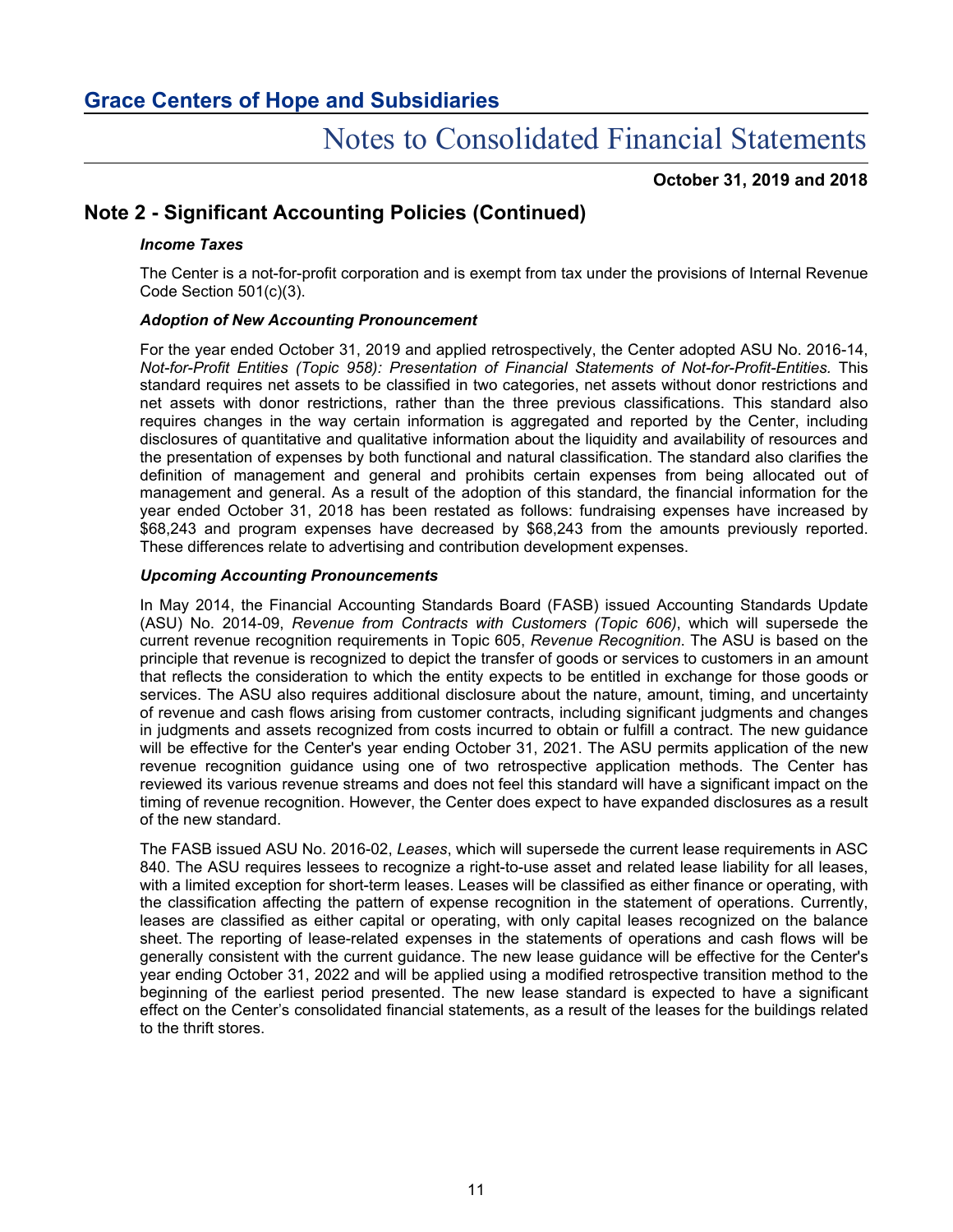#### **October 31, 2019 and 2018**

## **Note 2 - Significant Accounting Policies (Continued)**

In June 2018, the Financial Accounting Standards Board (FASB) issued Accounting Standards Update 2018-08, *Clarifying the Scope and the Accounting Guidance for Contributions Received and Contributions Made*, which provides enhanced guidance to assist entities in (1) evaluating whether transactions should be accounted for as contributions (nonreciprocal transactions) or as exchange (reciprocal transactions) and (2) determining whether a contribution is conditional. The accounting guidance will result in more governmental contracts being accounted for as contributions and may delay revenue recognition for certain grants and contributions that no longer meet the definition of unconditional. The new guidance will be effective for the Center's year ending October 31, 2020 and will be applied on a modified prospective basis. The Center has not yet determined the impact on the timing of recognition of foundation and individual grants and contributions.

#### *Subsequent Events*

The consolidated financial statements and related disclosures include evaluation of events up through and including September 2, 2020, which is the date the consolidated financial statements were available to be issued.

On March 11, 2020, the World Health Organization declared the outbreak of a respiratory disease caused by a new coronavirus a pandemic. First identified in late 2019 and now known as COVID-19, the outbreak has impacted millions of individuals worldwide. In response, many countries have implemented measures to combat the outbreak that have impacted global business operations. Thrift store and salvage sales revenue initially decreased as a result of the pandemic forcing the closure of the thrift stores for approximately two months; however, they have since reopened and are performing in line with budgetary goals. The Center has had increased donations during the pandemic but has been forced to postpone fundraising events. None of the planned events have been subsequently canceled due to the pandemic. The Center has responded to the outbreak by reducing certain 2020 budgeted expenses and obtaining a Paycheck Protection Program loan to help prevent any layoffs from occurring. No impairments were recorded as of the consolidated balance sheet date; however, due to significant uncertainty surrounding the situation, management's judgment regarding this could change in the future. In addition, while the Center's results of operations, cash flows, and financial condition could be negatively impacted, the additional extent of the impact beyond the date of this report cannot be reasonably estimated at this time.

### **Note 3 - Fair Value Measurements**

Accounting standards require certain assets and liabilities be reported at fair value in the financial statements and provide a framework for establishing that fair value. The framework for determining fair value is based on a hierarchy that prioritizes the inputs and valuation techniques used to measure fair value.

The following tables present information about the Center's assets measured at fair value on a recurring basis at October 31, 2019 and 2018 and the valuation techniques used by the Center to determine those fair values.

Fair values determined by Level 1 inputs use quoted prices in active markets for identical assets that the Center has the ability to access.

Fair values determined by Level 2 inputs use other inputs that are observable, either directly or indirectly. These Level 2 inputs include quoted prices for similar assets in active markets and other inputs, such as interest rates and yield curves, that are observable at commonly quoted intervals.

Level 3 inputs are unobservable inputs, including inputs that are available in situations where there is little, if any, market activity for the related asset. These Level 3 fair value measurements are based primarily on management's own estimates using pricing models, discounted cash flow methodologies, or similar techniques taking into account the characteristics of the asset.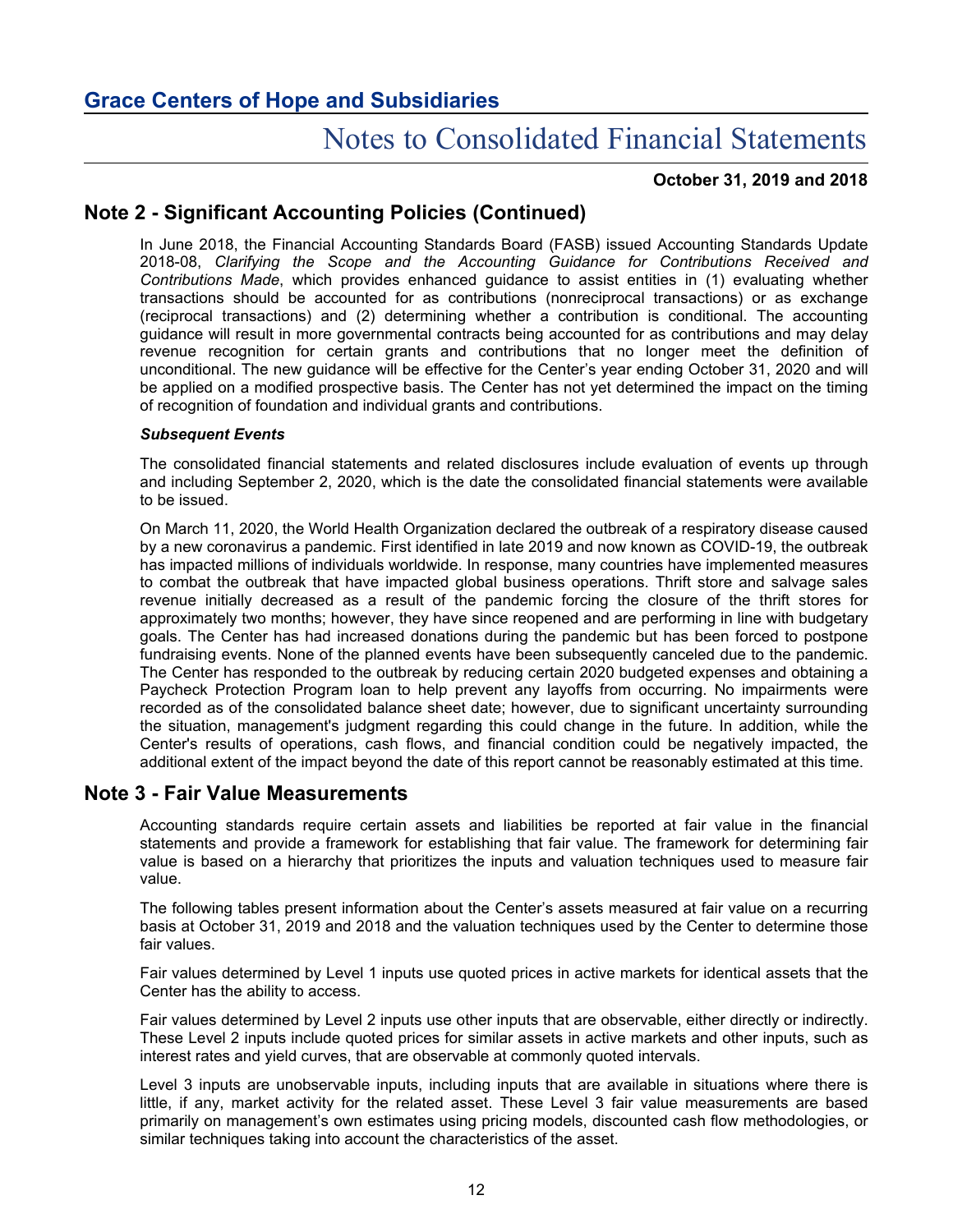#### **October 31, 2019 and 2018**

## **Note 3 - Fair Value Measurements (Continued)**

In instances where inputs used to measure fair value fall into different levels in the above fair value hierarchy, fair value measurements in their entirety are categorized based on the lowest level input that is significant to the valuation. The Center's assessment of the significance of particular inputs to these fair value measurements requires judgment and considers factors specific to each asset.

|                                                                                       |                                                                                   | Assets Measured at Fair Value on a Recurring Basis at         | October 31, 2019                                   |                                   |  |  |  |  |
|---------------------------------------------------------------------------------------|-----------------------------------------------------------------------------------|---------------------------------------------------------------|----------------------------------------------------|-----------------------------------|--|--|--|--|
|                                                                                       | Quoted Prices in<br><b>Active Markets</b><br>for Identical<br>Assets<br>(Level 1) | Significant Other<br>Observable<br>Inputs<br>(Level 2)        | Significant<br>Unobservable<br>Inputs<br>(Level 3) | Balance at<br>October 31,<br>2019 |  |  |  |  |
| Investments - Mutual fund -                                                           |                                                                                   |                                                               |                                                    |                                   |  |  |  |  |
| Moderate allocation                                                                   | 192,148 \$<br>\$                                                                  |                                                               |                                                    | 192,148                           |  |  |  |  |
|                                                                                       | Assets Measured at Fair Value on a Recurring Basis at<br>October 31, 2018         |                                                               |                                                    |                                   |  |  |  |  |
|                                                                                       | Quoted Prices in<br><b>Active Markets</b><br>for Identical<br>Assets<br>(Level 1) | <b>Significant Other</b><br>Observable<br>Inputs<br>(Level 2) | Significant<br>Unobservable<br>Inputs<br>(Level 3) | Balance at<br>October 31,<br>2018 |  |  |  |  |
| Investments:<br>Money market mutual funds<br>U.S. common stock<br>Equity mutual funds | \$<br>40,126 \$<br>111,505<br>27,935                                              |                                                               | \$                                                 | 40,126<br>\$<br>111,505<br>27,935 |  |  |  |  |
| Total assets                                                                          | \$<br>179,566 \$                                                                  |                                                               | S                                                  | 179,566<br>\$                     |  |  |  |  |

### **Note 4 - Liquidity and Availability of Resources**

The following reflects the Center's financial assets as of October 31, reduced by amounts not available for general use because of contractual or donor-imposed restrictions within one year of the consolidated balance sheet date:

|                                                                                                                                                                                                                                                   | 2019                                             | 2018                                   |
|---------------------------------------------------------------------------------------------------------------------------------------------------------------------------------------------------------------------------------------------------|--------------------------------------------------|----------------------------------------|
| Cash<br>Investments<br>Contributions receivable<br>Annuity contract                                                                                                                                                                               | \$<br>564.692 \$<br>192.148<br>16.352<br>300,000 | 649.891<br>179.566<br>3,858<br>250.000 |
| Financial assets - At year end                                                                                                                                                                                                                    | 1,073,192                                        | 1,083,315                              |
| Less those unavailable for general expenditures within one year due to:<br>Contractual or donor-imposed restrictions - Investments held in<br>annuity contract<br>Board designations - Quasi-endowment fund, primarily for long-term<br>investing | 300,000<br>333,968                               | 250,000<br>320,991                     |
| Financial assets available to meet cash needs for general<br>expenditures within one year                                                                                                                                                         | 439,224                                          | 512.324                                |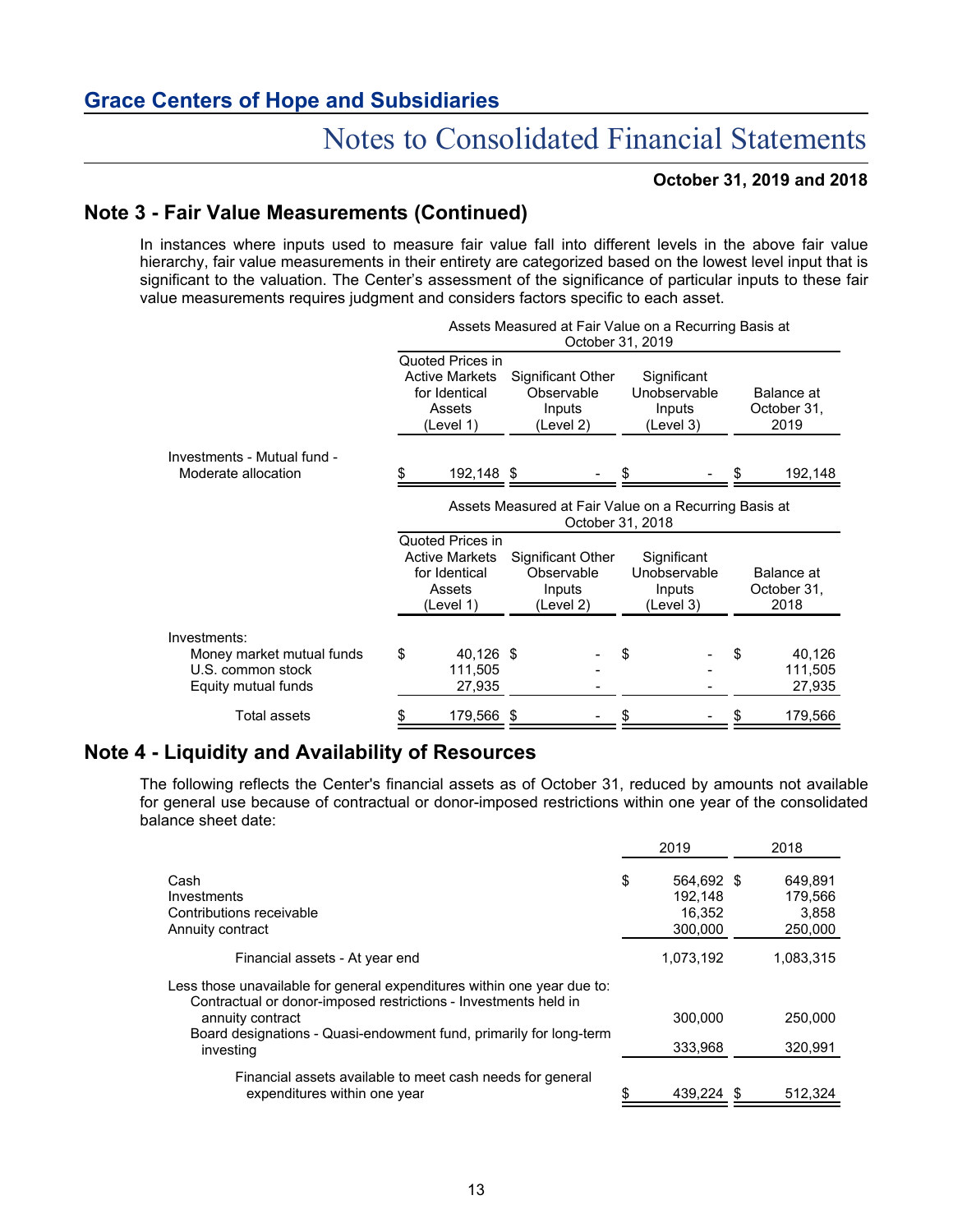#### **October 31, 2019 and 2018**

## **Note 4 - Liquidity and Availability of Resources (Continued)**

The Center has a goal to maintain financials assets, which consist of cash, short-term investments, and receivables, on hand to meet normal operating expenses. The Center has a policy to structure its financial assets to be available as its general expenditures, liabilities, and other obligations come due. In addition, the Center has a line of credit established with Bank of America it can draw on in the event of unanticipated liquidity needs. If unanticipated liquidity needs arise, the board is able to undesignate additional funds.

## **Note 5 - Contributions Receivable**

Included in contributions receivable is one fundraising pledge received subsequent to year end. The prior year receivables relate to a capital campaign pledge and a bequest. They are included as follows:

|                                                                                                      |   | 2019      | 2018             |  |
|------------------------------------------------------------------------------------------------------|---|-----------|------------------|--|
| Gross promises to give before unamortized discount<br>Less allowance for uncollectible contributions | S | 16.352 \$ | 7,858<br>(4,000) |  |
| Net contributions receivable                                                                         |   | 16.352 \$ | 3,858            |  |
| Amounts due in - Less than one year                                                                  |   | 16,352 \$ | 7,858            |  |

### **Note 6 - Property and Equipment**

Property and equipment are summarized as follows:

|                                                                                                                                                                 | 2019                                                                                    | 2018                                                                         | Depreciable<br>Life - Years                                           |
|-----------------------------------------------------------------------------------------------------------------------------------------------------------------|-----------------------------------------------------------------------------------------|------------------------------------------------------------------------------|-----------------------------------------------------------------------|
| Land<br><b>Buildings</b><br>Leasehold improvements<br>Machinery and equipment<br>Transportation equipment<br>Furniture and fixtures<br>Construction in progress | \$<br>41,500 \$<br>2.444.219<br>4,119,577<br>451.661<br>591.292<br>421.887<br>1.661.367 | 41.500<br>2.616.819<br>4,209,470<br>461.160<br>592.748<br>421.888<br>336,482 | $\overline{\phantom{0}}$<br>$10 - 15$<br>$10 - 15$<br>3<br>$3-5$<br>3 |
| Accumulated depreciation                                                                                                                                        | 9.731.503<br>4,438,714                                                                  | 8.680.067<br>4,257,381                                                       |                                                                       |
| Net property and equipment                                                                                                                                      | 5,292,789 \$                                                                            | 4,422,686                                                                    |                                                                       |

Depreciation expense for 2019 and 2018 was \$479,469 and \$527,881, respectively.

## **Note 7 - Operating Leases**

The Center has noncancelable operating lease agreements for the thrift store facilities.

The Waterford thrift store agreement requires monthly rent of \$9,500 to \$11,500 through July 31, 2025. Rental expense has been recognized on a straight-line basis over the term of the lease. As a result, \$6,750 and \$11,250 is included in accrued liabilities as of October 31, 2019 and 2018, respectively, which will be amortized over the remaining term of the lease.

The Sterling Heights thrift store requires monthly rent of \$5,971 to \$8,376 and common area maintenance and taxes of \$3,431 to \$3,889 through December 31, 2028. Rental expense has been recognized on a straight-line basis over the term of the lease. As a result, \$24,028 and \$18,817 is included in accrued liabilities as of October 31, 2019 and 2018, respectively, which will be amortized over the remaining term of the lease.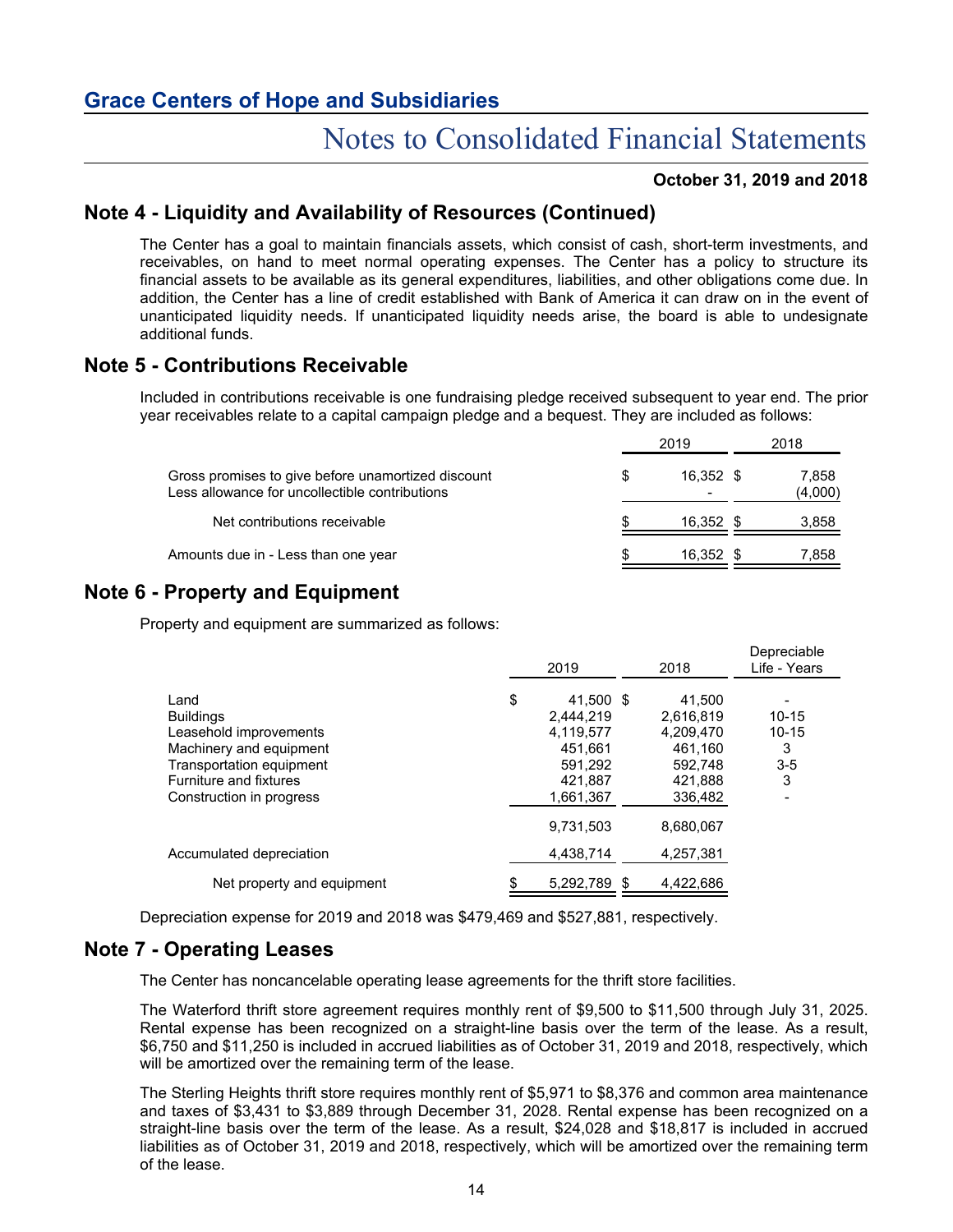#### **October 31, 2019 and 2018**

## **Note 7 - Operating Leases (Continued)**

The Dequindre thrift store requires monthly rent payments of \$7,280 to \$8,030 through July 31, 2025. Rental expense has been recognized on a straight-line basis over the term of the lease. As a result, \$4,050 and \$7,200 is included in accrued liabilities as of October 31, 2019 and 2018, respectively, which will be amortized over the remaining term of the lease.

The Oak Park thrift store requires monthly rent payments of \$8,795 to \$9,697 through July 31, 2025. Rental expense has been recognized on a straight-line basis over the term of the lease. As a result, \$4,399 and \$6,699 is included in accrued liabilities as of October 31, 2019 and 2018, respectively, which will be amortized over the remaining term of the lease.

Future minimum annual commitments under these operating leases are as follows:

| Years Ending<br>October 31                         | Amount                                                               |
|----------------------------------------------------|----------------------------------------------------------------------|
| 2020<br>2021<br>2022<br>2023<br>2024<br>Thereafter | \$<br>466,953<br>475,101<br>481,971<br>481,058<br>492.566<br>866,787 |
| Total                                              | \$<br>3,264,436                                                      |

Total rent expense on these leases for 2019 and 2018 was \$433,611 and \$441,390, respectively.

### **Note 8 - Long-term Debt**

Long-term debt at October 31 is as follows:

|                                                                                                                                                                                                                                                                         | 2019    | 2018           |
|-------------------------------------------------------------------------------------------------------------------------------------------------------------------------------------------------------------------------------------------------------------------------|---------|----------------|
| Mortgage loan for 43 Fairgrove, payable in monthly installments of<br>\$1,099, including interest at a fixed rate of 3.74 percent. The loan<br>matured in December 2019. The loan is collateralized by a first<br>mortgage lien on property owned by Rescued Homes, LLC | \$      | \$<br>14,909   |
| Notes payable to a financial institution in monthly installments totaling<br>\$3,344, including interest at fixed rates varying from 4.2 to 6.9 percent,<br>through May 2025. The notes are collateralized by transportation<br>equipment                               | 101,268 | 114,276        |
| Mortgage loan for 45 Seneca, payable in monthly installments of \$323,<br>including interest at a fixed rate of 6.9 percent. The loan matures in July<br>2024. The loan is collateralized by a first mortgage lien on property<br>owned by Rescued Homes, LLC           | 15,305  | 18,012         |
| Land contract for 70 Seneca, payable in monthly installments of \$309,<br>including interest at a fixed rate of 7.0 percent. The loan was modified in<br>2018 to extend the final balloon payment to November 2021                                                      | 36,859  | 37,944         |
| Total                                                                                                                                                                                                                                                                   | 153,432 | 185,141        |
| Less current portion                                                                                                                                                                                                                                                    | 38,153  | 47,188         |
| Long-term portion                                                                                                                                                                                                                                                       | 115,279 | 137,953<br>- 5 |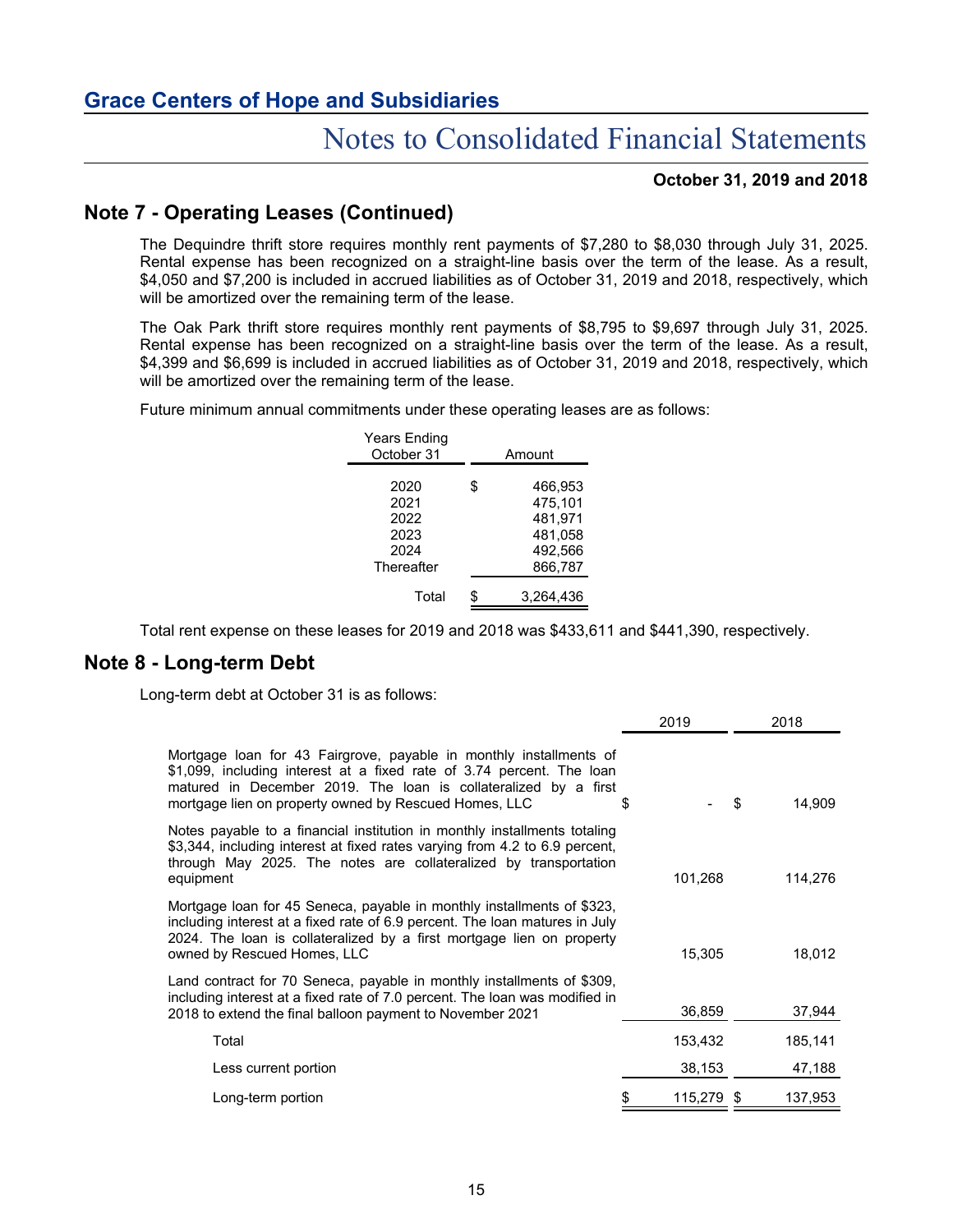## Notes to Consolidated Financial Statements

**October 31, 2019 and 2018**

## **Note 8 - Long-term Debt (Continued)**

The balance of the above debt matures as follows:

|   | Amount  |  |  |
|---|---------|--|--|
|   |         |  |  |
|   | 38,153  |  |  |
|   | 34.739  |  |  |
|   | 62.090  |  |  |
|   | 10.141  |  |  |
|   | 6.299   |  |  |
|   | 2,010   |  |  |
| S | 153,432 |  |  |
|   | \$      |  |  |

Interest expense for 2019 and 2018 was \$10,090 and \$11,955, respectively.

The Center has an available line of credit of up to \$300,000 guaranteed by Rescued Treasures - Sterling Heights and Rescued Treasures - Waterford. The line of credit bears interest equal to prime plus 0.75 percent and is collateralized by the assets of the Center. Interest payments are due monthly. The line of credit expires on May 31, 2021. No amounts were drawn during 2019 or 2018.

## **Note 9 - Net Assets with Donor Restrictions**

Net assets with donor restrictions as of October 31, 2019 and 2018 are available for the following purposes:

|                                                                                                                                               | 2019                                 | 2018                      |
|-----------------------------------------------------------------------------------------------------------------------------------------------|--------------------------------------|---------------------------|
| Contributions restricted for specific program use:<br>Men's dorm renovations<br>Day care renovations<br>35 E. Huron roof replacement<br>Other | \$<br>535.630 \$<br>908,310<br>3.841 | 40,000<br>65,000<br>2,943 |
| Total contributions restricted for specific program use                                                                                       | 1.447.781                            | 107.943                   |
| Time restrictions:<br>Pledges and grants receivable<br>Mission building                                                                       | 16.352                               | 3,858<br>20,000           |
|                                                                                                                                               | 16,352                               | 23,858                    |
| Total                                                                                                                                         | \$<br>1,464,133 \$                   | 131,801                   |